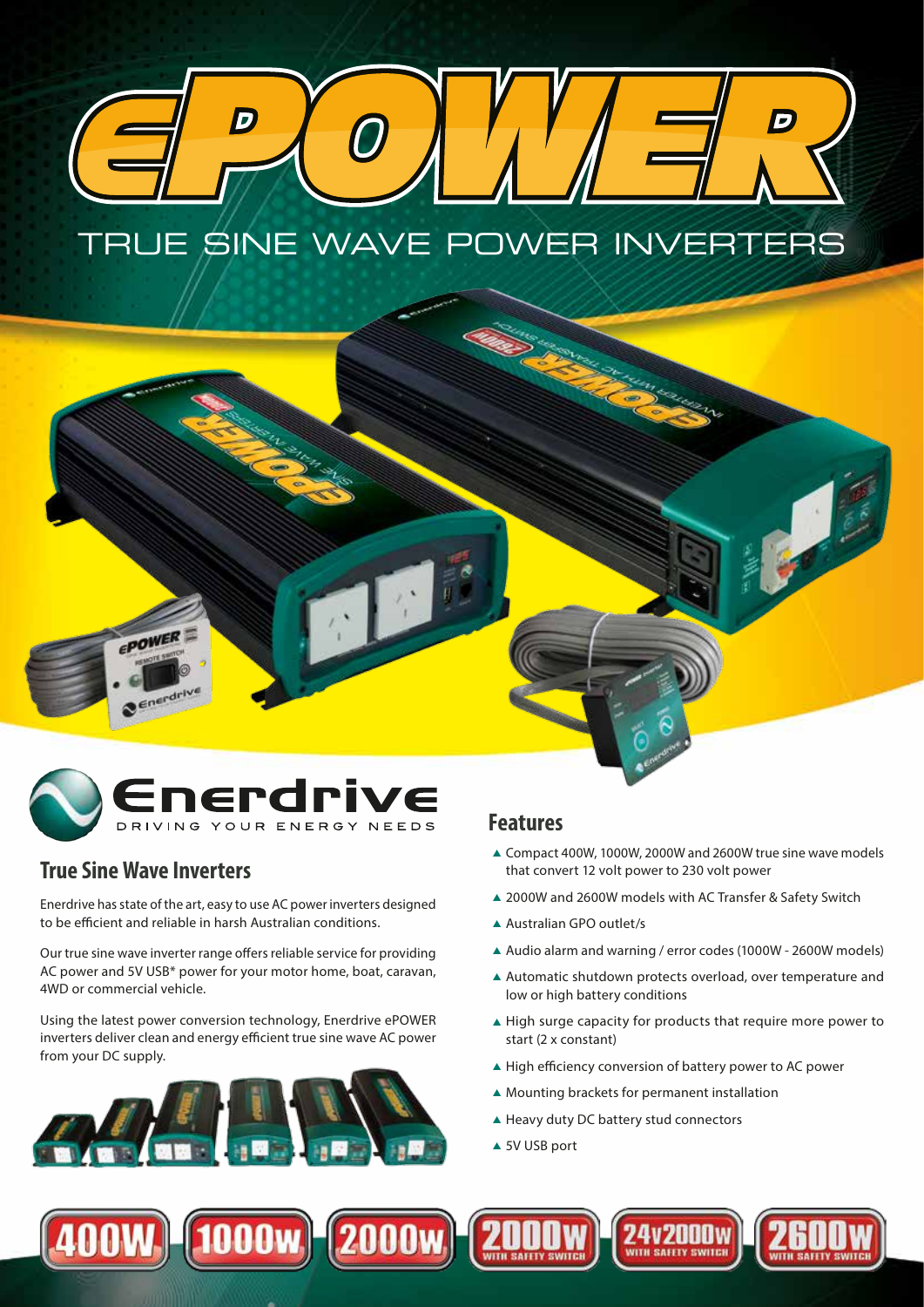



#### **Pure Sine Wave Inverters**

These inverters are the most sophisticated inverters on the market today. They are designed to precisely replicate and even improve on the quality of electricity supplied by utility companies. There is generally no compatibility issues with any appliance run from a pure sine wave power inverter.

# **ePOWER 400W**

#### **True Sine Wave Inverter**

Power for your portable devices can be a challenge for many; but with an ePOWER 400W True Sine Wave inverter installed you can power all your small portable electronics with ease. It's best practice for laptops, digital camera chargers, portable electronic devices etc, to be run from a True Sine Wave inverter if used for long extended periods; and 400watts of power is the perfect amount required. For a quick charge, simply plug your devices into the onboard USB outlet to charge direct from the inverter without the need for AC leads and adaptors. The ePOWER inverter comes ready with battery cable and clips, the ePOWER 400W can easily be installed or stored for portable use in your boat, caravan or 4wd for those need it now moments.

# **ePOWER 1000W & 2000W True Sine Wave Inverter**

For when you really need some larger onboard power demands in your application, the ePOWER 1000watt and 2000watt inverters have got you powered for all your basic appliances. These inverters feature standard a remote on / off control switch to allow for hidden installation of your inverter. The remote also allows for the simple ability to switch off the inverter when not required to reduce the stand by current draw that all inverters consume. With easily twice their rated output in surge capacity, you can comfortably start most appliances in your boat, caravan or 4wd. If your appliance's energy demands are high be sure to always jump to the next sized inverter.

Important Note: Due to the high frequency design of the ePOWER 1000W & 2000W inverters; appliances such as large pumps and compressors should NOT be run from these inverters. Should you need to run large compressor driven devices or pumps, please consider our professional range of products.





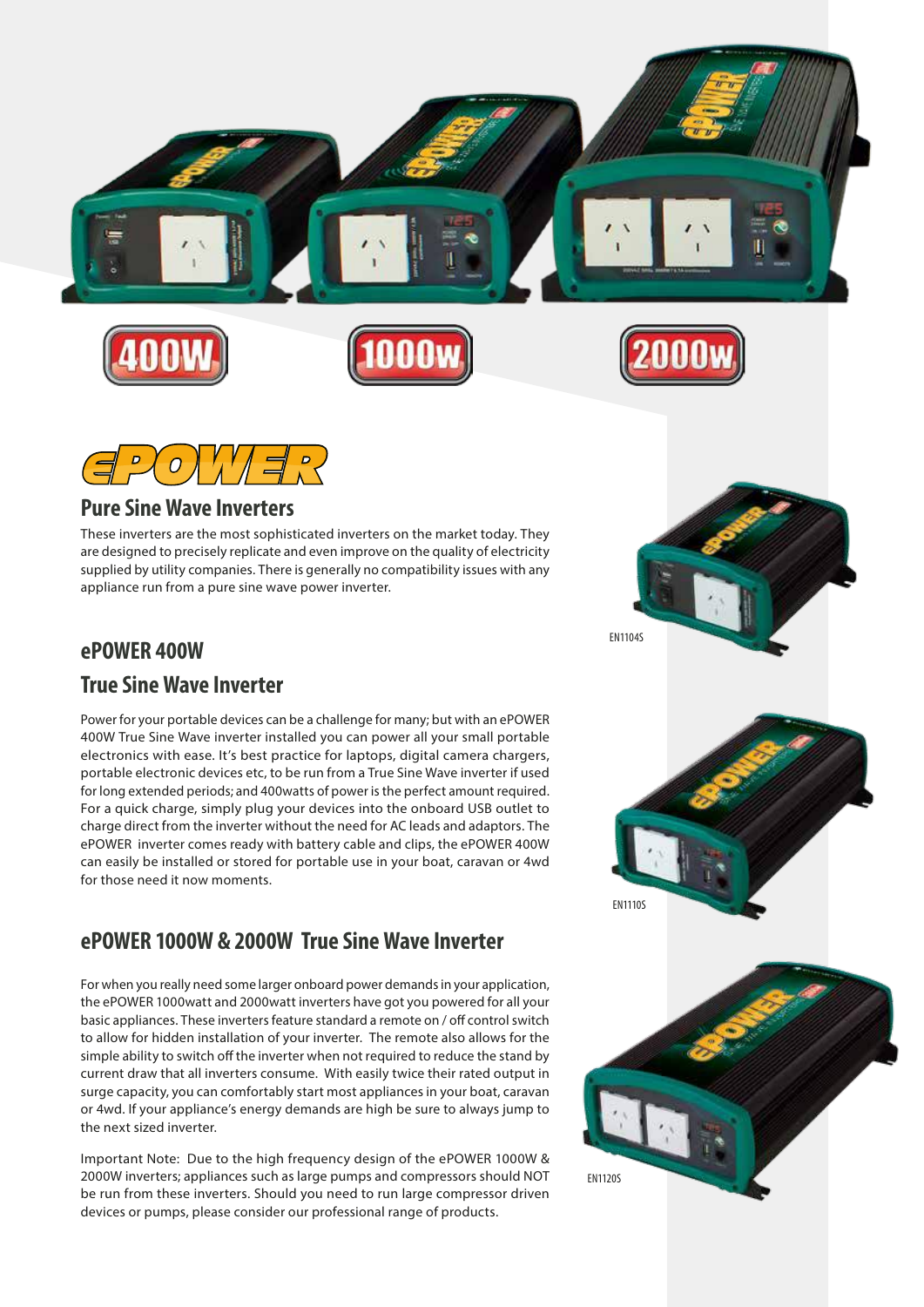

# **ePOWER True Sine Wave Inverter with AC Transfer Switch & Safety Switch**

The ePOWER 2000W Inverter with AC Transfer & Safety Switch is one in a family of affordable, high quality, professional level inverters by Enerdrive. By using the latest power conversion technology, ePOWER inverters deliver clean and energy efficient true sine wave AC power from your DC supply.

This ePOWER Inverter incorporates a 16A AC Transfer Switch which allows for seamless AC power transfer between Mains/Generator and Inverter. This helps to keep your appliances running with almost no break time on AC transfer and allows for a much simpler installation on-board.

Also included in the unit is a RCD Safety Switch. This switch monitors the flow of electricity through the inverter and detects any problems that may pose a risk to personal safety and switches the output power off within 0.03 of a second.

The ePOWER 2000W is built to operate basic equipment such as power tools, computers, microwave ovens, televisions and other appliances that use up to 2000W of power for operation. All Enerdrive ePOWER Inverters are covered by our extensive 2-Year warranty.

Features:

- ▲ Seamless 16A AC Internal Transfer Switch
- ▲ AC RCD/Safety Switch with test button
- ▲ Removable LED Remote Control Display Panel
- ▲ Regulated Pure Sine Wave Output
- ▲ Silent Operation
- ▲ Compact Size for Easy Installation
- ▲ USB Port for charging USB devices

# **Feed your inverter correctly**

For your inverter to perform, you must make sure you feed it correctly.

The right size DC input cables will help do this. Sizing the correct input cables is a critical requirement for maximum performance from your inverter. An inverter operates best if installed less than 1.5meters from the battery source.

Below is a chart with the correct DC cable size required for the ePOWER inverter range.

| Part No        | Size              | $mm^2$ < 1.5m    |
|----------------|-------------------|------------------|
| <b>EN1104s</b> | 400 <sub>w</sub>  | 10 <sub>mm</sub> |
| <b>EN1110s</b> | 1000 <sub>w</sub> | 35 <sub>mm</sub> |
| <b>EN1120s</b> | 2000 <sub>w</sub> | 70 <sub>mm</sub> |
| <b>EN1120x</b> | 2000 <sub>w</sub> | 70mm             |
| EN1120x-24v    | 2000 <sub>w</sub> | 50mm             |
| <b>EN1126x</b> | 2600 <sub>w</sub> | 95 <sub>mm</sub> |